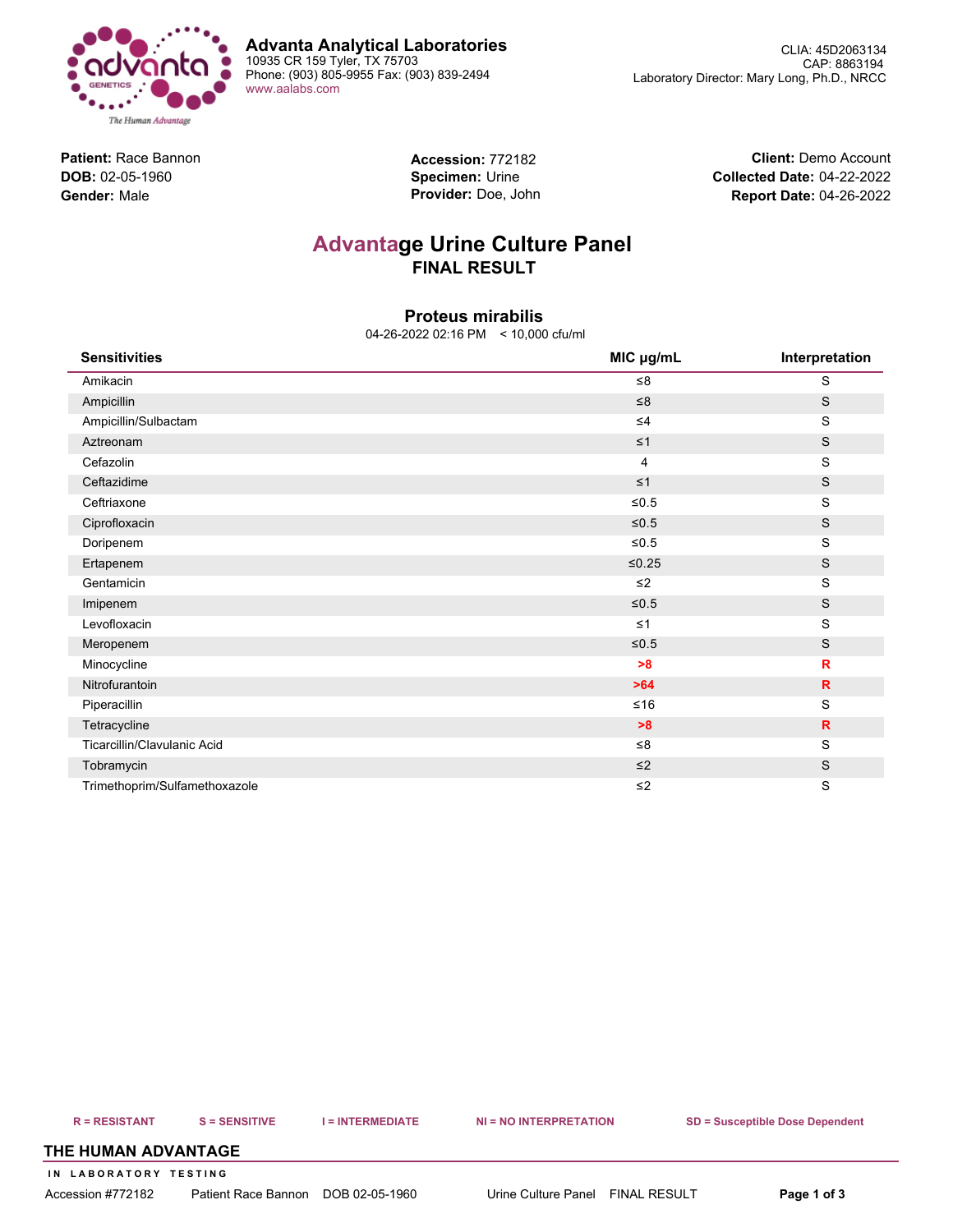

## **Proteus penneri**

04-26-2022 02:16 PM 10,000-100,000 cfu/ml

| <b>Sensitivities</b>          | MIC µg/mL | Interpretation |
|-------------------------------|-----------|----------------|
| Amikacin                      | ≤8        | S              |
| Ampicillin/Sulbactam          | $\leq 4$  | $\mathsf S$    |
| Aztreonam                     | $\leq 1$  | ${\mathsf S}$  |
| Ceftazidime                   | $\leq 1$  | $\mathsf S$    |
| Ceftriaxone                   | $≤0.5$    | ${\mathsf S}$  |
| Ciprofloxacin                 | $≤0.5$    | S              |
| Doripenem                     | $≤0.5$    | S              |
| Ertapenem                     | $≤0.25$   | S              |
| Gentamicin                    | $\leq$ 2  | S              |
| Imipenem                      | $≤0.5$    | $\mathsf S$    |
| Levofloxacin                  | $\leq 1$  | ${\mathsf S}$  |
| Meropenem                     | $≤0.5$    | S              |
| Minocycline                   | >8        | $\mathbf R$    |
| Piperacillin                  | $≤16$     | S              |
| Tetracycline                  | >8        | R              |
| Ticarcillin/Clavulanic Acid   | $\leq 8$  | S              |
| Tobramycin                    | $\leq$ 2  | ${\mathbb S}$  |
| Trimethoprim/Sulfamethoxazole | $\leq$ 2  | S              |

R = RESISTANT S = SENSITIVE I = INTERMEDIATE NI = NO INTERPRETATION SD = Susceptible Dose Dependent

### **THE HUMAN ADVANTAGE**